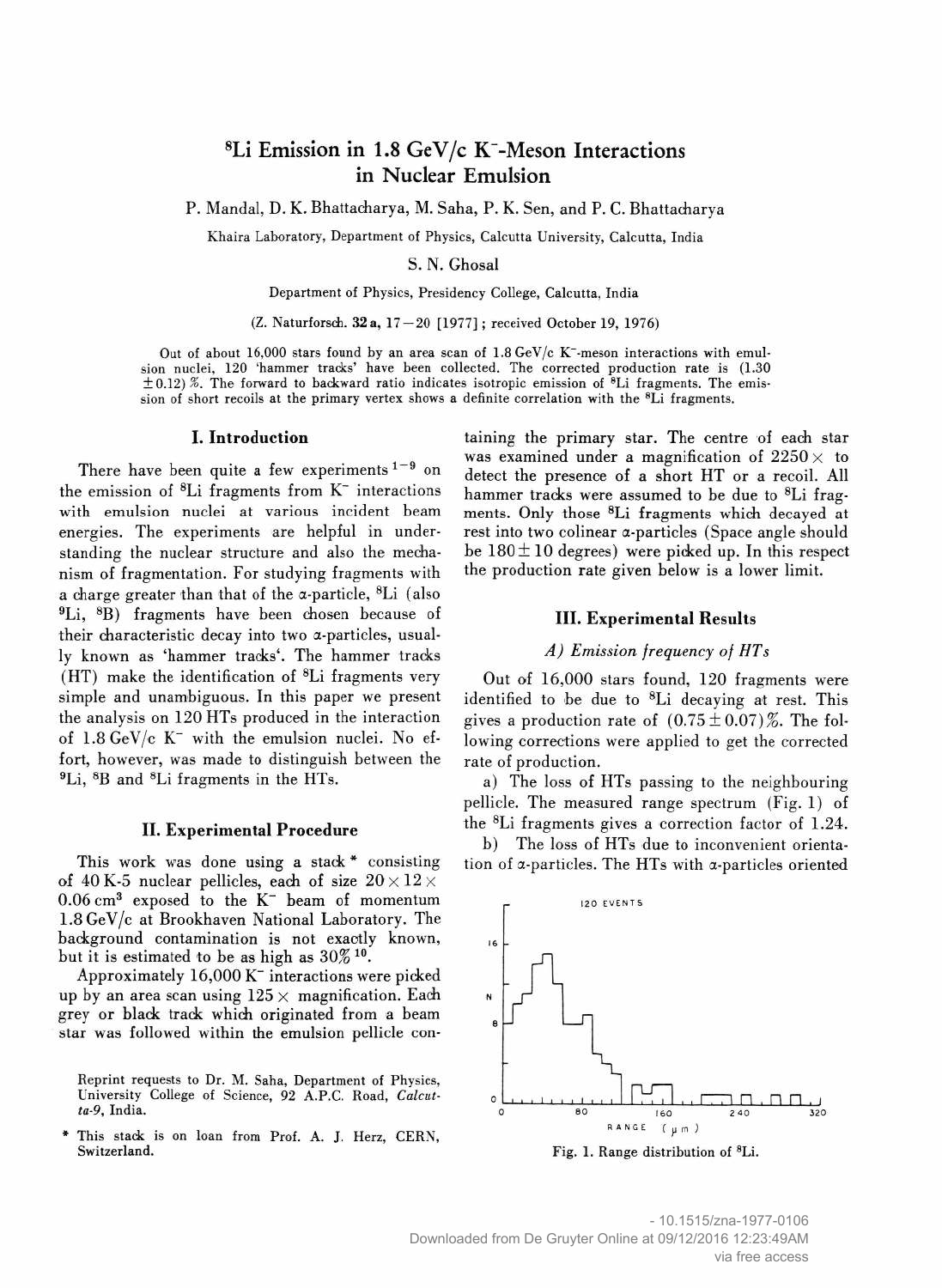| Incident K <sup>-</sup><br>momentum<br>(GeV/c) | Type<br>of the<br>parent<br>stars | Uncorrected<br>production<br>rate $(\%)$ | Corrected<br>production<br>rate $(\%)$ | Refer-<br>ence  |
|------------------------------------------------|-----------------------------------|------------------------------------------|----------------------------------------|-----------------|
| 0.8                                            |                                   | $0.20 \pm 0.05$                          |                                        |                 |
| 1.3                                            | N <sub>b</sub> > 8                | $0.38 \pm 0.06$                          | $1.27 \pm 0.20$                        | 2, 3            |
| 1.5                                            | N <sub>h</sub> > 8                | $0.38 \pm 0.06$                          | $1.21 \pm 0.18$                        | 2, 3            |
|                                                | N <sub>h</sub> > 6                | $0.39 \pm 0.03$                          | $0.98 \pm 0.10$                        | 4               |
|                                                | All                               | $0.46 \pm 0.05$                          | $0.77 \pm 0.19$                        | 5               |
| 1.8                                            | All                               | $0.75 \pm 0.07$                          | $1.30 \pm 0.12$                        | Present<br>work |
| 3.0                                            | $N_h > 6$                         | $0.96 \pm 0.10$                          | $2.06 \pm 0.21$                        |                 |
|                                                | All                               | $0.80 \pm 0.05$                          |                                        | $\frac{6}{7}$   |
| 3.5                                            | All                               | $0.92 \pm 0.10$                          | $1.55 \pm 0.12$                        | 5               |
| 5.0                                            | All                               | $1.11 \pm 0.05$                          |                                        | 7               |
|                                                | $N_h > 6$                         | $1.83 \pm 0.12$                          | $2.88 \pm 0.30$                        | 8               |
| 10.1                                           | All                               | $1.17 \pm 0.07$                          |                                        | 9               |

Table 1. Comparison of emission frequencies of 8Li.

along the parent track or vertically upwards or downwards are missed in scanning. This introduces a correction factor of 1.4<sup>11</sup>.

Table 1 gives the corrected production rate for the present experiment. Results of some previous experiments at different incident K<sup>-</sup> beam momenta are also shown for comparison.

#### B) Characteristics of the parent stars

Figure 2 a shows the black- and grey-prong  $(N_h)$ distribution for the stars with a HT emission. From this distribution it can be seen that 83% of the HTs are issued from stars with  $(N_h) > 6$ , i.e. created in heavy nuclei. On the other hand from the  $N<sub>h</sub>$  distribution (Fig. 2 b) for a randomly chosen sample of stars, it is seen that only 60% of the stars are due to interactions on heavy nuclei. The weighted mean value  $\overline{N}_h$  is 10.4 for the stars with HT, whereas  $\overline{N}_h$ 

 $24$ **IZO EVENTS**  $16$ N  $\theta$  $10$  $12$  $\overline{14}$  $16$  $20$ 





Fig. 2 b.  $N<sub>h</sub>$  distribution of random sample.

is 7.9 for the random sample of stars. It is clear (as in the previous experiments) that HTs are produced primarily in interactions with heavy emulsion nuclei where the energy available for evaporation is comparatively large.

# C) 8Li energy and angular distribution

Figure 1 shows the residual range distribution of HTs. The angular distribution of HTs with respect to the incident beam is given in Figure 3. The  $F/B$ ratio calculated from Fig. 3 is  $0.88 \pm 0.16$  which



Fig. 3. Angular distribution of 8Li fragments w.r.t. beam.

indicates that the distribution is more or less isotropic. No data on HT emission at 1.8 GeV/c Kmomentum are available. But this result is a little lower than the results obtained in previous experiments at  $1.5 \text{ GeV/c}$  beam momentum<sup>4,5</sup>. Dhawan and Gaur<sup>5</sup> reported a value of  $1.34 \pm 0.27$  and the  $F/B$  ratio obtained by Harmsen et al.<sup>4</sup> is 1.70  $\pm$ 0.28. The latter result is for HTs with energy smal-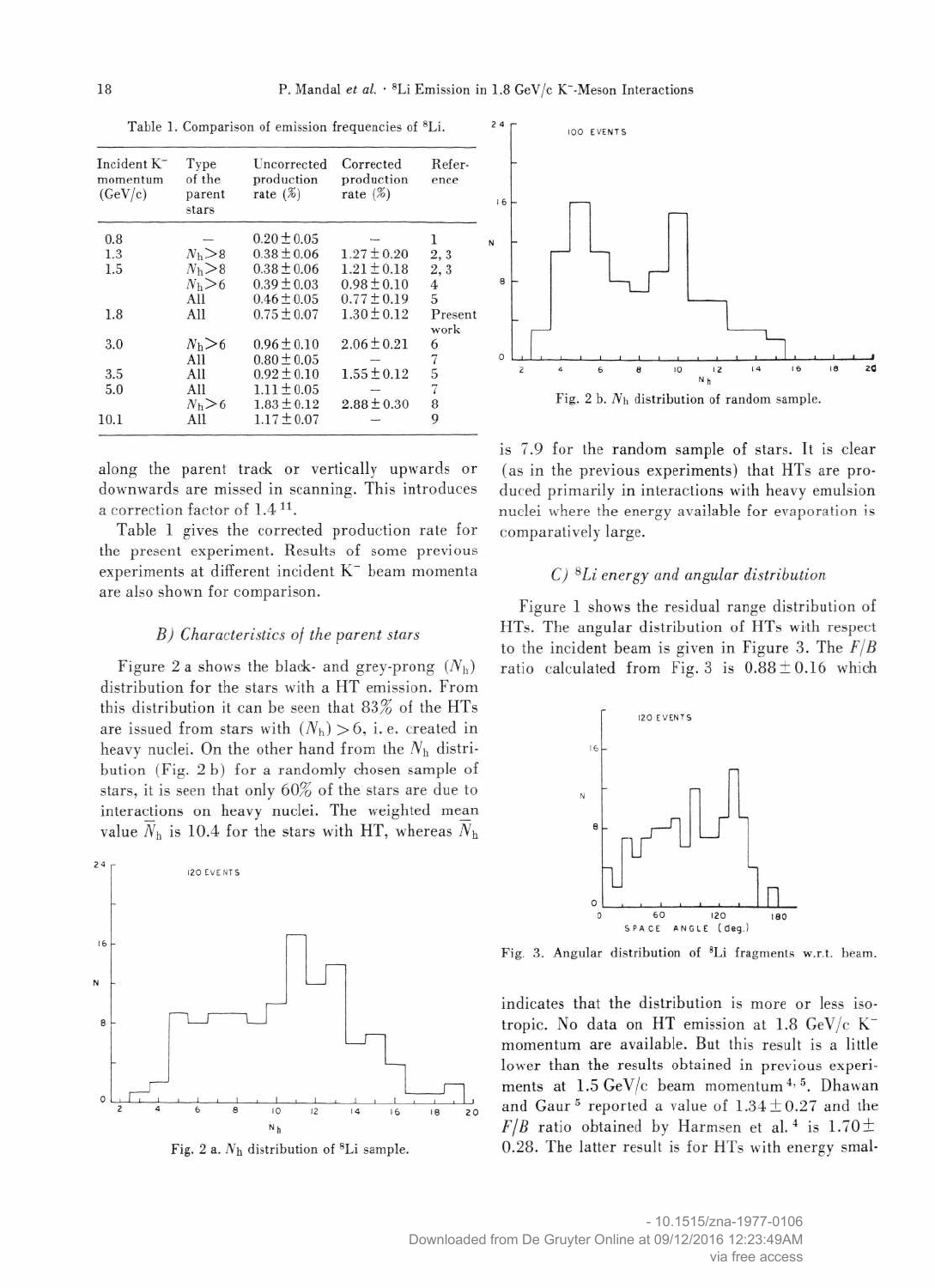

Fig. 4. Energy distribution of 8Li fragments.

ler than 40 MeV. However, in our sample almost all HTs (93%) have energies  $\leq$  40 MeV (Figure 4).

### D) Recoils

Any short black prong of length  $\leq$ 10  $\mu$  was considered to be a recoil. The recoils are thought to be the trades of the residual nuclei left after the spallation process and are mainly responsible for the production of short range hyperfragments. During the de-excitation process, each particle while coming out gives an impulse to the remaining nucleus and as a result the residual nucleus acquires a large enough momentum to have a detectable track in the emulsion. 8Li being massive imparts a large impulse to the remaining nucleus. Thus the average length of the recoils associated with 8Li production is expected to be large, compared to the case of the recoils associated with a randomly chosen sample of stars. Figure 5 a shows the length distribution of the recoils for the HT sample, and a similar distribution for the random sample is shown in Figure 5 b. It is quite evident from these distributions that the average length of the recoils in Fig. 5 a is greater than that in Figure 5 b. The angular distribution (projected angle measured w.r.t. the direction of emission of HTs) of the recoils is shown in Figure 6. The backward clustering in Fig. 6 clearly indicates a correlation between the emission of 8Li and the recoils.



Fig. 5 a. Range distribution of recoils in 8Li sample.



Fig. 5 b. Range distribution of recoils in the random sample.



Fig. 6. Projected angle (w.r.t. 8Li) of recoils.